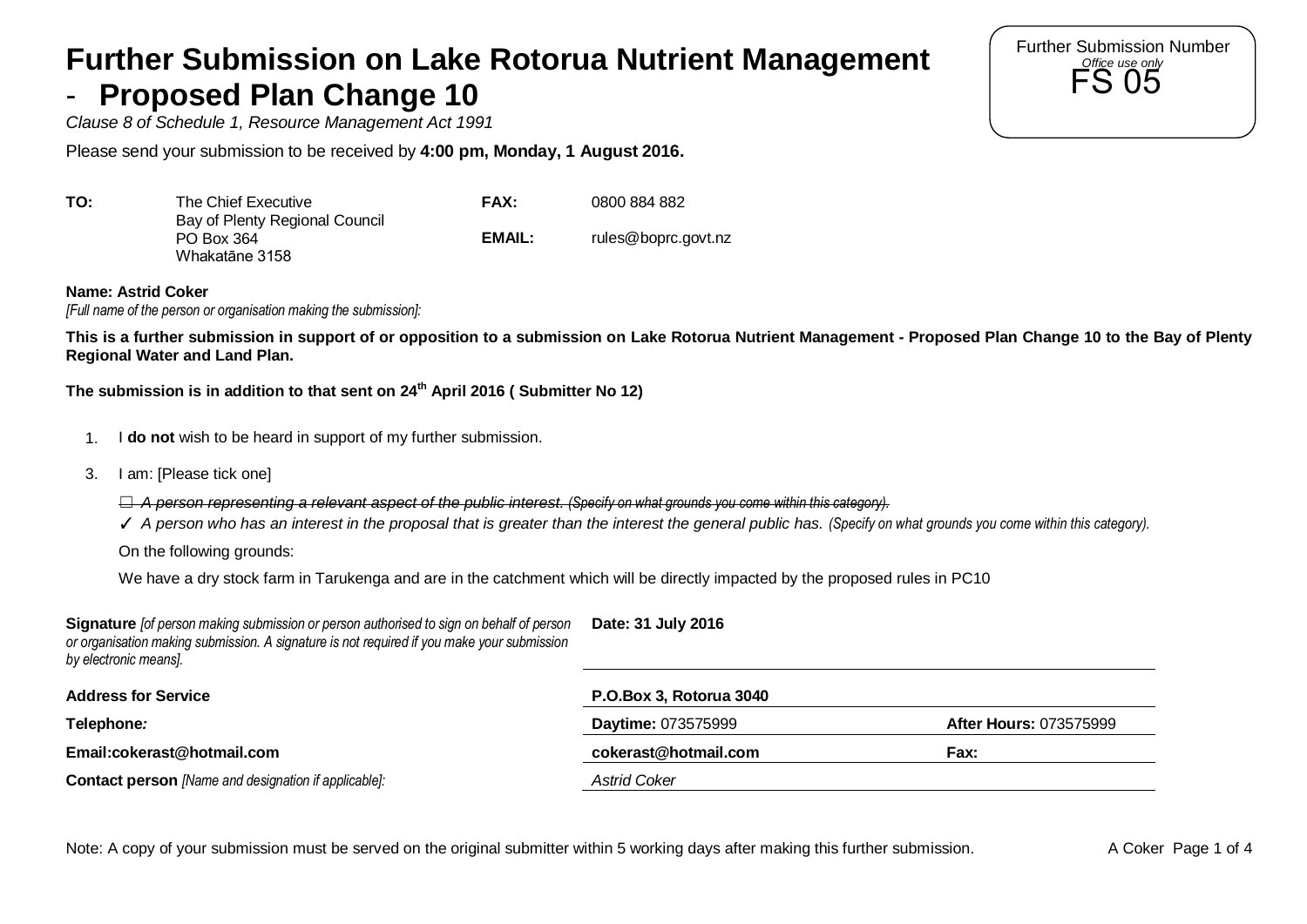## **FURTHER SUBMISSION POINTS:**

## FS 05

| <b>Submission</b><br>number<br>[Submission number of<br>original submission as<br>shown in the "Summary<br>of Decisions<br>Requested" report] | <b>Submitter name</b><br>[Please state the name and address of the person or<br>organisation making the original submission as<br>shown in the "Summary of Decisions Requested"<br>report | <b>Section reference</b><br>(Submission point)<br>[Clearly indicate which parts of<br>the original submission you<br>support or oppose, together<br>with any relevant provisions of<br>the proposed plan change] | Support/oppose | <b>Reasons</b><br>[State in summary the nature of your submission giving clear reasons]                                                                                                                                                                                                                                                                                                                                                                                                                                                                                                                                                                                                                                                                                                                                                                                                                                                                                                                                                                                                                                                                                                                                                                                       |
|-----------------------------------------------------------------------------------------------------------------------------------------------|-------------------------------------------------------------------------------------------------------------------------------------------------------------------------------------------|------------------------------------------------------------------------------------------------------------------------------------------------------------------------------------------------------------------|----------------|-------------------------------------------------------------------------------------------------------------------------------------------------------------------------------------------------------------------------------------------------------------------------------------------------------------------------------------------------------------------------------------------------------------------------------------------------------------------------------------------------------------------------------------------------------------------------------------------------------------------------------------------------------------------------------------------------------------------------------------------------------------------------------------------------------------------------------------------------------------------------------------------------------------------------------------------------------------------------------------------------------------------------------------------------------------------------------------------------------------------------------------------------------------------------------------------------------------------------------------------------------------------------------|
| $37 - 7$                                                                                                                                      | Ngati Whakaue Tribal Lands Incorporation<br>Postal Address not inluded in "Summary of<br>Decisions Requested"                                                                             | Overarching comments<br>LRP4<br>Support the original<br>submission that PC10 is<br>focussed almost<br>exclusively on N. Nutrient<br>reduction pathways for<br>both N and P must be<br>addressed                  | <b>Support</b> | I support the view that on farm nutrient reductions of both nitrogen<br>(N) and phosphorus (P) must be addressed in PC10<br>Recent science published by Smith et. al* (2016) indicates that<br>control of both N&P within the catchment is necessary to improve<br>water quality and reduce algal blooms caused by cyanobacteria in<br>Lake Rotorua.<br>Control of only nitrogen will lead to worsening water quality in the<br>long term.<br>However I oppose the obligatory use of Overseer in farm plans for P<br>mitigations on farm for this purpose.<br>The current version of Overseer does not take into account the<br>degree of attenuation likely around the root zone or acknowledge<br>the limited range of P fertiliser types available. Consequently<br>recommendations based on Overseer may be misleading<br>Best management practises for P mitigation involve controlling<br>storm water runoff, preventing erosion, preventing sediment<br>discharge and using sustainable P fertilisers on farm.<br>*Smith, V.H., Wood, S.A., McBride, C.G., Atalah, J., Hamilton, D.P., Abell,<br>J. 2016. Phosphorus and Nitrogen loading restraints are essential<br>for successful eutrophication control of Lake Rotorua, New Zealand.<br>Inland Waters $6:273-283$ |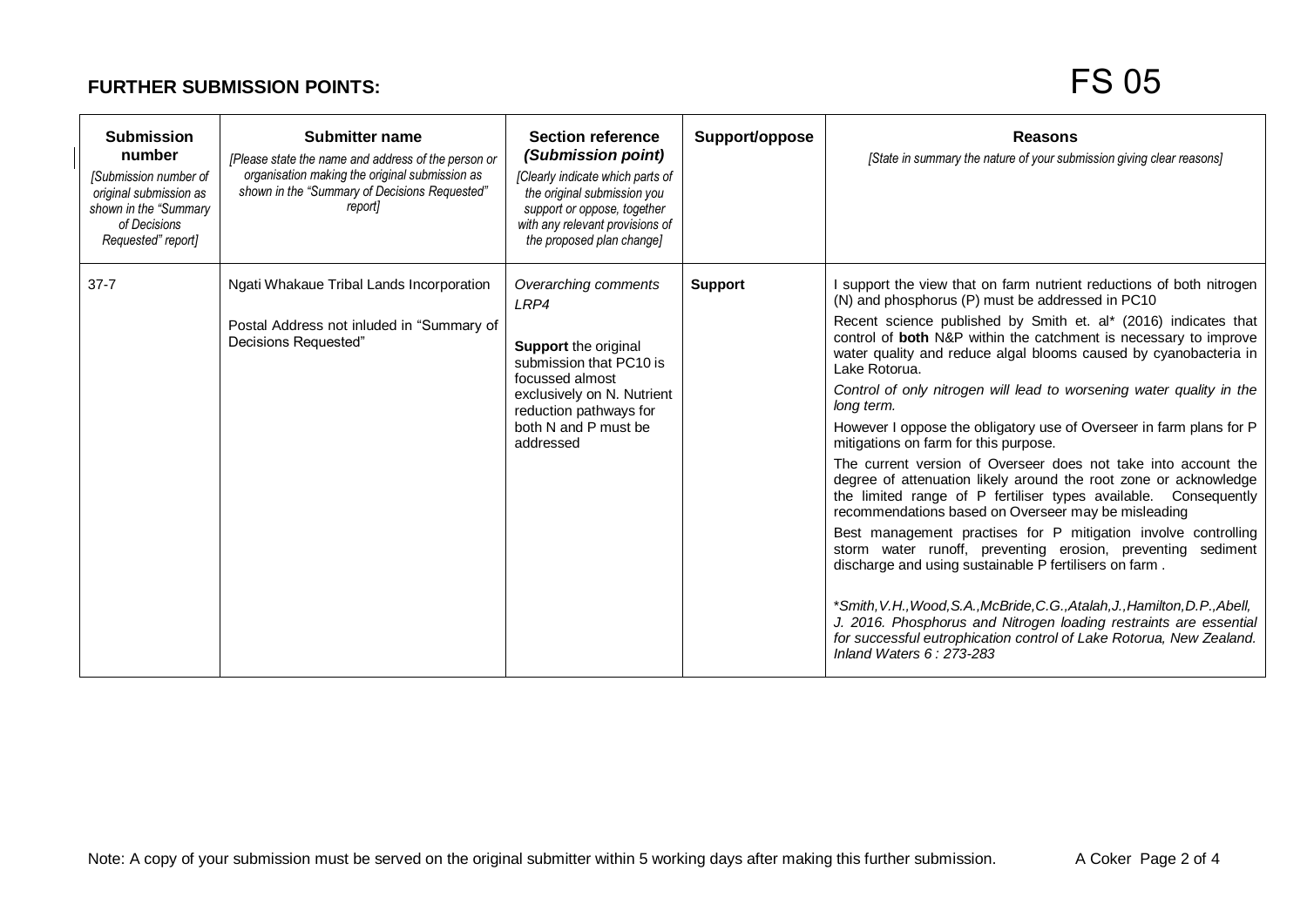| 66-3<br>$63-1$ | Lake Rotorua Primary Producers Collective<br>136 Stewart Road,<br>RD <sub>6</sub><br>Rotorua 3096<br><b>Bruce Thomasen</b><br>P.O.Box2353 | Overarching comments<br>LRM2(iii): an assessment<br>of the efficacy and risks<br>of alum dosing<br>Oppose the approach<br>taken for assessing the<br>risk of alum dosing.<br>Overarching comments<br>Policy WL 3B (a)<br>Support the standard for | <b>Oppose</b><br>The<br>collective<br>appears to be trying<br>to obtain the approval<br>of the public by in<br>effect endorsing the<br>safety of alum dosing<br>in Lake Rotorua. The<br>reason being that<br>there is no current<br>science either in NZ<br>or internationally that<br>shows any ill effects<br>from<br>continued                                                                                                                                                                                                                                                                                                            | A number of submitters (including 63-1) to PC10 have indicated<br>their desire to use the lake for recreational purposes eg swimming,<br>fishing (presumably eating the caught trout), and aesthetics.<br>Members of the community would also include children.<br>PC 10 Policy WL 3B<br>contaminants to be managed to avoid compromising public health<br>and each catchment's ecology, mauri. fishability, swimmability. and<br>aesthetics.<br>To date at least 496 tonnes of aluminium in the form of alum has<br>been released at the inflow of two tributaries to bind P entering Lake<br>Rotorua. Smith et al* (2016) suggest that alum dosing be continued<br>for another 10 -20 years during which time other N and P mitigation<br>practises within the catchment would have an effect.                                                                               |
|----------------|-------------------------------------------------------------------------------------------------------------------------------------------|---------------------------------------------------------------------------------------------------------------------------------------------------------------------------------------------------------------------------------------------------|----------------------------------------------------------------------------------------------------------------------------------------------------------------------------------------------------------------------------------------------------------------------------------------------------------------------------------------------------------------------------------------------------------------------------------------------------------------------------------------------------------------------------------------------------------------------------------------------------------------------------------------------|--------------------------------------------------------------------------------------------------------------------------------------------------------------------------------------------------------------------------------------------------------------------------------------------------------------------------------------------------------------------------------------------------------------------------------------------------------------------------------------------------------------------------------------------------------------------------------------------------------------------------------------------------------------------------------------------------------------------------------------------------------------------------------------------------------------------------------------------------------------------------------|
|                | Rotorua 3040                                                                                                                              | "swimmable"<br>water<br>quality                                                                                                                                                                                                                   | dosing. Because of<br>the lack of evidence<br>this should not be<br>taken to mean that<br>the practise is safe,<br>only that there is a<br>lack of research on<br>the long term effects<br>of alum.<br>A time frame for<br>continuation of alum<br>dosing is not given,<br>just a wait and see<br>approach until there<br>are<br>negative<br>environmental<br>consequences.<br>the<br>Presumably<br>strategy will<br>then<br>P/N<br>change from<br>mitigation to cleaning<br>up, in the worse case<br>scenario, the toxic<br>effects of years of<br>alum/aluminium<br>dosing.<br>What legacy are we<br>leaving for<br>future<br>generations? | The eco toxic effect of aluminium to fish under some conditions has<br>been described overseas. However the long term effects of alum on<br>the Lake Rotorua environment and aquatic organisms is unknown.<br>While aluminium is not considered toxic to humans, it is an<br>established neurotoxin and has been implicated in human<br>neurodegenerative diseases such as Alzheimers.<br>I encourage a thorough assessment of the health and safety risk of<br>aluminium arising from alum practises for the public who will be<br>using the lake for recreational purposes and for owners of shoreline<br>properties.<br>*Smith, V.H., Wood, S.A., McBride, C.G., Atalah, J., Hamilton, D.P., Abell,<br>J. 2016. Phosphorus and Nitrogen loading restraints are essential<br>for successful eutrophication control of Lake Rotorua, New Zealand.<br>Inland Waters 6: 273-283 |